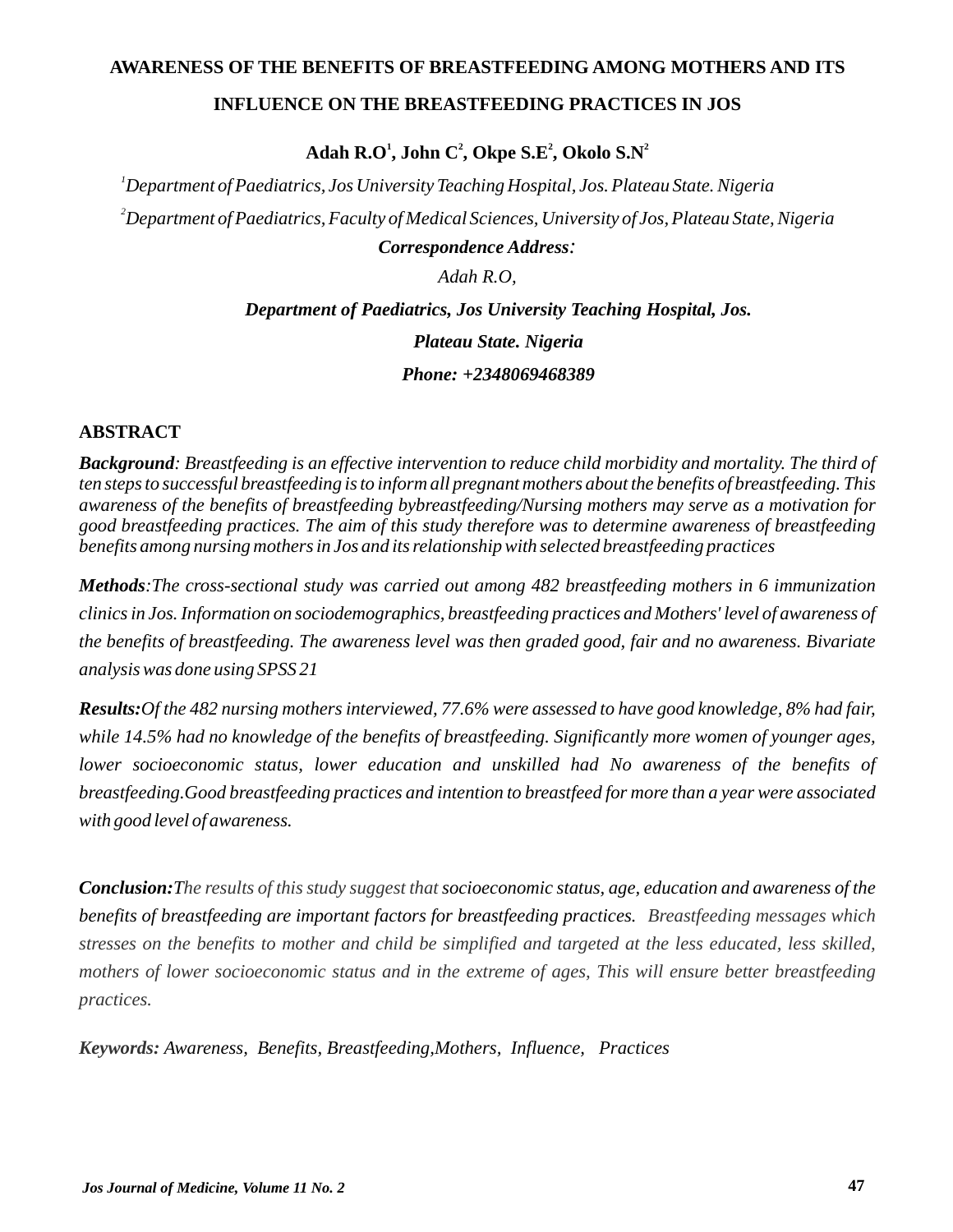## **BACKGROUND**

Breastfeeding is a cultural practice conferring important health and development benefits to children, families, communities and the nation.  $1.2$ It is the fundamental component of the child-survival strategy. The Baby Friendly Hospital Initiative (BFHI) was designed to support, protect and promote breastfeeding practices. The third of ten steps to successful breastfeeding in the initiative is to inform all pregnant mothers about the benefits of breastfeeding.<sup>3</sup> Such benefits that accrue to the baby is also the least expensive.<sup>5</sup> In the past, there has been extensive involvement of government and nongovernmental organizations at all levels in creating awareness about breastfeeding and encouraging mothers to optimally breast feed. Presently with the dwindling breastfeeding rates awareness of the benefits of breastfeeding may serve as a motivation for good breastfeeding practices. Our aim was to determine the awareness of breastfeeding benefits among nursing mothers in Jos and its relationship with selected breastfeeding practices include reduction in the risk of acquiring acute otitis media, gastroenteritis, respiratory tract infections, allergies, asthma, diabetes, obesity, hypertension, childhood leukemia, sudden infant death syndrome (SIDS), and necrotizing enterocolitis. Breastfeeding helps prevent growth faltering and stunting. It's also good for the health of mothers as it helps moms bond with their newborns, recover from childbirth, regaining pre-pregnancy weight rapidly, and can reduce mothers risks of Type 2 diabetes, heart disease, breast and ovarian cancer. Analyses of studies show clearly that apart from being the safest and healthiest infant feeding method, breastfeeding

## **METHOD**

The cross-sectional study was carried out among 482 breastfeeding mothers in Jos attending immunization and well child clinics in 6 selected private and public hospitals (2 tertiary, 1 secondary, 2 private health facility and 1 Primary Health Care center). Using an interviewer administered semistructured pretested questionnaire, Data was collected on sociodemographics and breastfeeding practices of breastfeeding mothers. Socioeconomic system designed by Olusanya<sup>7</sup> status was determined by application of the scoring

Mothers' level of awareness of the benefits of breastfeeding was graded as, 'Good' if she proffered

3 or more different benefits, 'Fair' with 1 or 2 benefits and 'No' awareness if she didn't mention any at all.Bivariate analysis was done using SPSS 21. Variable of interests were categorized and relationship with the level of awareness tested using chi-square analysis. *p*-value of less than 0.05 were regarded as significant.

# **RESULTS**

Mothers' ages ranged from 18 to 45 years with a mean of 27.04±4.98. Most (66.4%) mothers fell into the 21-30 year age group. Mothers from low socioeconomic class (SEC) accounted for 45.3%, Middle-29.6% and Upper SEC- 25.1%. Of the 482 nursing mothers interviewed, 77.6% were assessed to have good knowledge, 8% had fair, while 14.5% had no knowledge of the benefits of breastfeeding. Most mothers (92.5%) only mentioned benefit of breastfeeding to the babies but did not state any benefit to the mother. Only 36 (7.5%) indicated benefits to mothers, these also had good knowledge.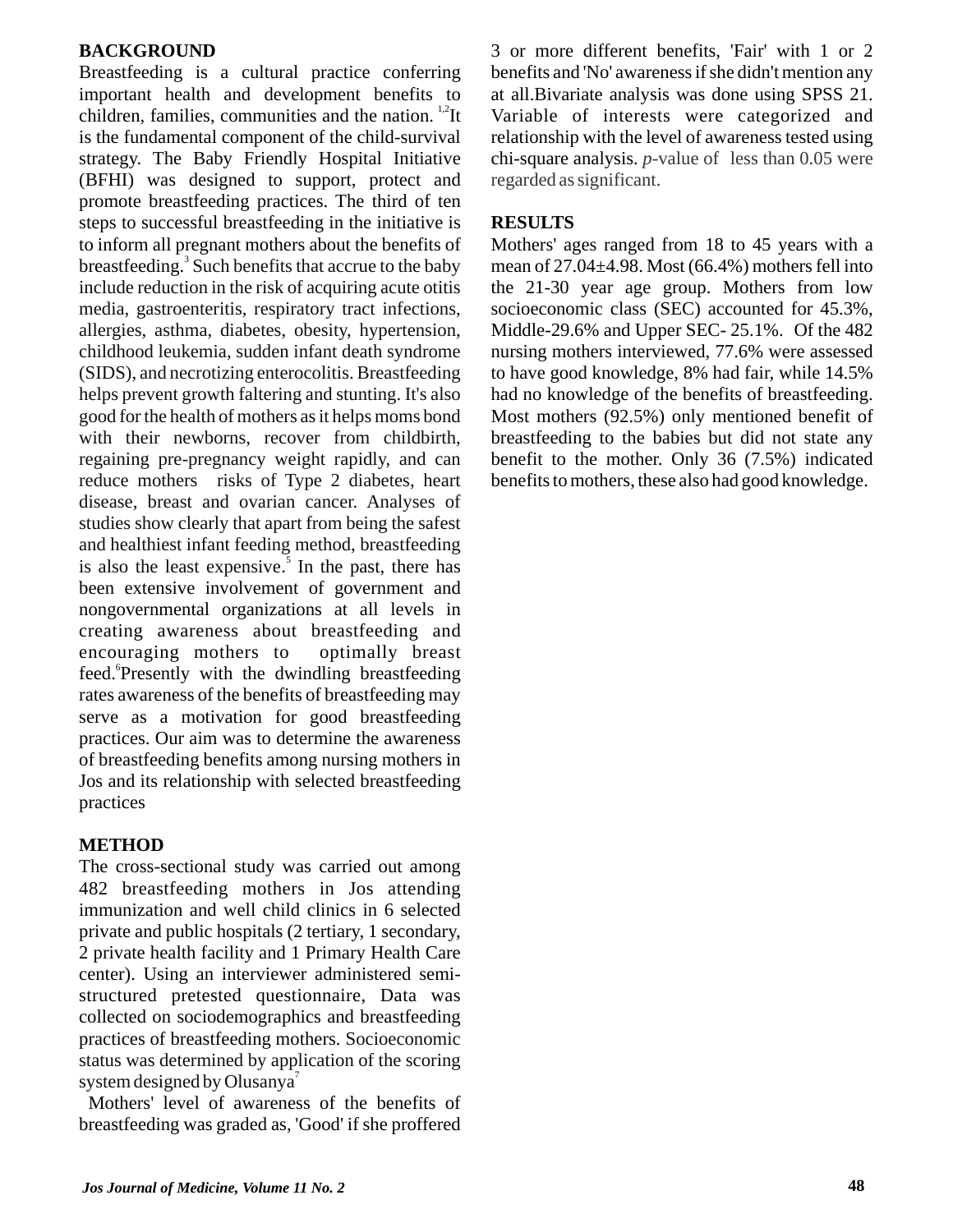| <b>Variables</b>     | Mothers level of awareness of breastfeeding benefits |          |            |              |        |                  |  |  |
|----------------------|------------------------------------------------------|----------|------------|--------------|--------|------------------|--|--|
|                      | <b>None</b>                                          | Fair     | Good       | <b>Total</b> | $X^2$  | $\boldsymbol{p}$ |  |  |
| <b>Mothers age</b>   |                                                      |          |            |              |        |                  |  |  |
| $=20$                | 14(29.2)                                             | 16(40.0) | 18(45.0)   | 48(10)       | 73.828 | $0.001*$         |  |  |
| $21 - 30$            | 46(14.4)                                             | 18(5.6)  | 256(80.0)  | 320(66.3)    |        |                  |  |  |
| $31 - 40$            | 8(7.5)                                               | 2(1.9)   | 96(90.6)   | 106(22)      |        |                  |  |  |
| >40                  | 2(25)                                                | 2(25)    | 4(50)      | 8(1.6)       |        |                  |  |  |
| Occupation           |                                                      |          |            |              |        |                  |  |  |
| Professional/skilled | 4(10)                                                | 0(0)     | 36(90)     | 41(8.6)      | 20.663 | $0.001*$         |  |  |
| Semi-skilled         | 8(6.8)                                               | 18(15.3) | 92(77.9)   | 118(27.7)    |        |                  |  |  |
| Unskilled            | 56(17.6)                                             | 20(6.3)  | 242(76.1)  | 318(66.7)    |        |                  |  |  |
| <b>Educational</b>   |                                                      |          |            |              |        |                  |  |  |
| leve 1               |                                                      |          |            |              |        |                  |  |  |
| Tertiary             | 4(4.2)                                               | 6(6.4)   | 84(89.4)   | 94 (19.6)    | 25.208 | $0.001*$         |  |  |
| Secondary            | 38(14.2)                                             | 16(5.9)  | 214(80.0)  | 268(55.8)    |        |                  |  |  |
| Nil-Primary          | 28(23.7)                                             | 16(13.6) | 74(62.7)   | 118(24.6)    |        |                  |  |  |
| Socioeconomic class  |                                                      |          |            |              |        |                  |  |  |
| Upper                | 6(4.9)                                               | 10(8.2)  | 106(86.9)  | 122(25.6)    | 23.212 | $0.001*$         |  |  |
| Middle               | 14(9.7)                                              | 12(8.5)  | 116(81.7)  | 142(29.8)    |        |                  |  |  |
| Lower                | 48(22.6)                                             | 16(7.5)  | 148 (69.8) | 212(44.5)    |        |                  |  |  |
| Child's              | 30(18.5)                                             | 10(6.2)  | 122(75.3)  | 162(34.2)    | 3.329  | 0.504            |  |  |
| ranking              | 26(13.0)                                             | 14(7.0)  | 160(80.0)  | 200(42.2)    |        |                  |  |  |
| First                | 14(12.5)                                             | 10(8.9)  | 88(78.6)   | 112(23.6)    |        |                  |  |  |
| Second & third       |                                                      |          |            |              |        |                  |  |  |

#### **TABLE 2: RELATIONSHIP BETWEEN DEMOGRAPHIC CHARACTERISTICS AND MOTHERS AWARENESS OF BREASTFEEDING BENEFITS**

Fourth & above

\*Statistically significant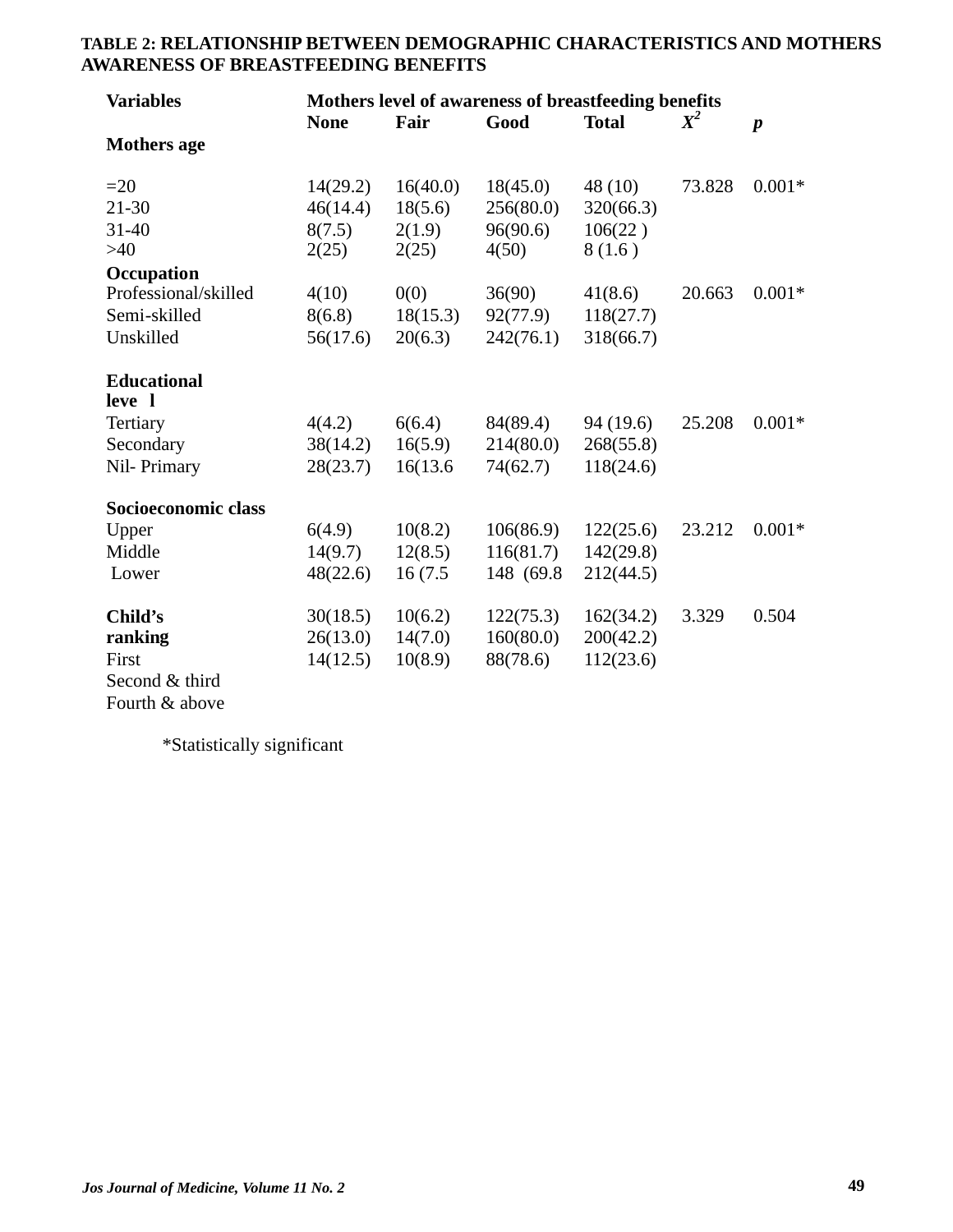# **TABLE II: RELATIONSHIP OF MATERNAL PRACTICES WITH LEVEL OF AWARENESS OF BENEFITS OF BREASTFEEDING**

| <b>PRACTICES</b>                                           | <b>AWARENESS</b><br><b>'S OF BREASTFEEDING</b><br><b>OF BENEFL</b> |                           |                          |              |        |                  |  |  |  |
|------------------------------------------------------------|--------------------------------------------------------------------|---------------------------|--------------------------|--------------|--------|------------------|--|--|--|
|                                                            | <b>NONE</b>                                                        | <b>FAIR</b>               | <b>GOOD</b>              | <b>TOTAL</b> |        | $\boldsymbol{P}$ |  |  |  |
|                                                            |                                                                    |                           |                          |              |        |                  |  |  |  |
| <b>Frequency of</b><br><b>ANC</b> attendance               |                                                                    |                           |                          |              |        |                  |  |  |  |
| $\leq 4$                                                   | 8(12.5)                                                            | 8(12.5)                   | 48(75.0)                 | 64           | 1.830  | 0.400            |  |  |  |
| $= 4$                                                      | 56(14.1)                                                           | 30(7.5)                   | 312(78.4)                | 398          |        |                  |  |  |  |
| <b>Baby's first</b><br>meal                                |                                                                    |                           |                          |              |        |                  |  |  |  |
| <b>Breastmilk</b>                                          | 46(12.6)                                                           | 26(7.1)                   | 294(80.3)                | 366          | 8.320  | $0.016*$         |  |  |  |
| others                                                     | 24(21.8)<br>$\rightarrow$                                          | 12(10.9)                  | 74(67.3<br>$\mathcal{E}$ | 110          |        |                  |  |  |  |
| Colostrum                                                  |                                                                    |                           |                          |              |        |                  |  |  |  |
| Given                                                      | 69(14.5)                                                           | 36(7.6)                   | 371(77.9)                | 476          | 5.607  | 0.061            |  |  |  |
| Discarded                                                  | 1(16.7)                                                            | 2(33.3)                   | 3(50.0)                  | 6            |        |                  |  |  |  |
| <b>Daily Frequency</b><br>of breastfeeding                 |                                                                    |                           |                          |              |        |                  |  |  |  |
| $1 - 5$                                                    | 6(23.1)                                                            | 8(30.8)                   | 12(46.2)                 | 26           | 26.464 | $0.001*$         |  |  |  |
| $6 - 10$                                                   | 34(13.0)                                                           | 14(5.3)                   | 214(81.7)                | 262          |        |                  |  |  |  |
| >10                                                        | 14(10.0)                                                           | 8(5.7)                    | 118(84.3)                | 140          |        |                  |  |  |  |
| <b>Breastfeeding in</b><br>the $Ist$ 6months               |                                                                    |                           |                          |              |        |                  |  |  |  |
| <b>EBF</b>                                                 | 30(14.7)                                                           | 8(3.9)                    | 166(81.4)                | 204          | 7.703  | $0.021*$         |  |  |  |
| None EBF                                                   | 40(14.4)<br>$\lambda$                                              | 30(10.8)<br>$\mathcal{E}$ | 208(74.8)                | 278          |        |                  |  |  |  |
| <b>Discussing</b><br>breastfeeding<br>withother<br>mothers |                                                                    |                           |                          |              |        |                  |  |  |  |
| Never                                                      | 52(21.1)                                                           | 2(0.8)                    | 192(78.0)                | 246          | 17.048 | $0.002*$         |  |  |  |
| Occasionally                                               | 15(9.6)                                                            | 12(7.6)                   | 130(82,8)                | 157          |        |                  |  |  |  |
| frequently                                                 | 1(2.2)                                                             | 2(4.4)                    | 42(93.3)                 | 45           |        |                  |  |  |  |
| <b>Intended</b>                                            |                                                                    |                           |                          |              |        |                  |  |  |  |
| breastfeeding<br>duration                                  |                                                                    |                           |                          |              |        |                  |  |  |  |
| $=1yr$                                                     | 68(16.1)                                                           | 30(7.1)                   | 324(76.8)                | 422          | 8.781  | $0.012*$         |  |  |  |
| $>1$ year                                                  | 2(3.3)                                                             | 8(13.3)                   | 50(83.3)                 | 60           |        |                  |  |  |  |

\*Statistically significant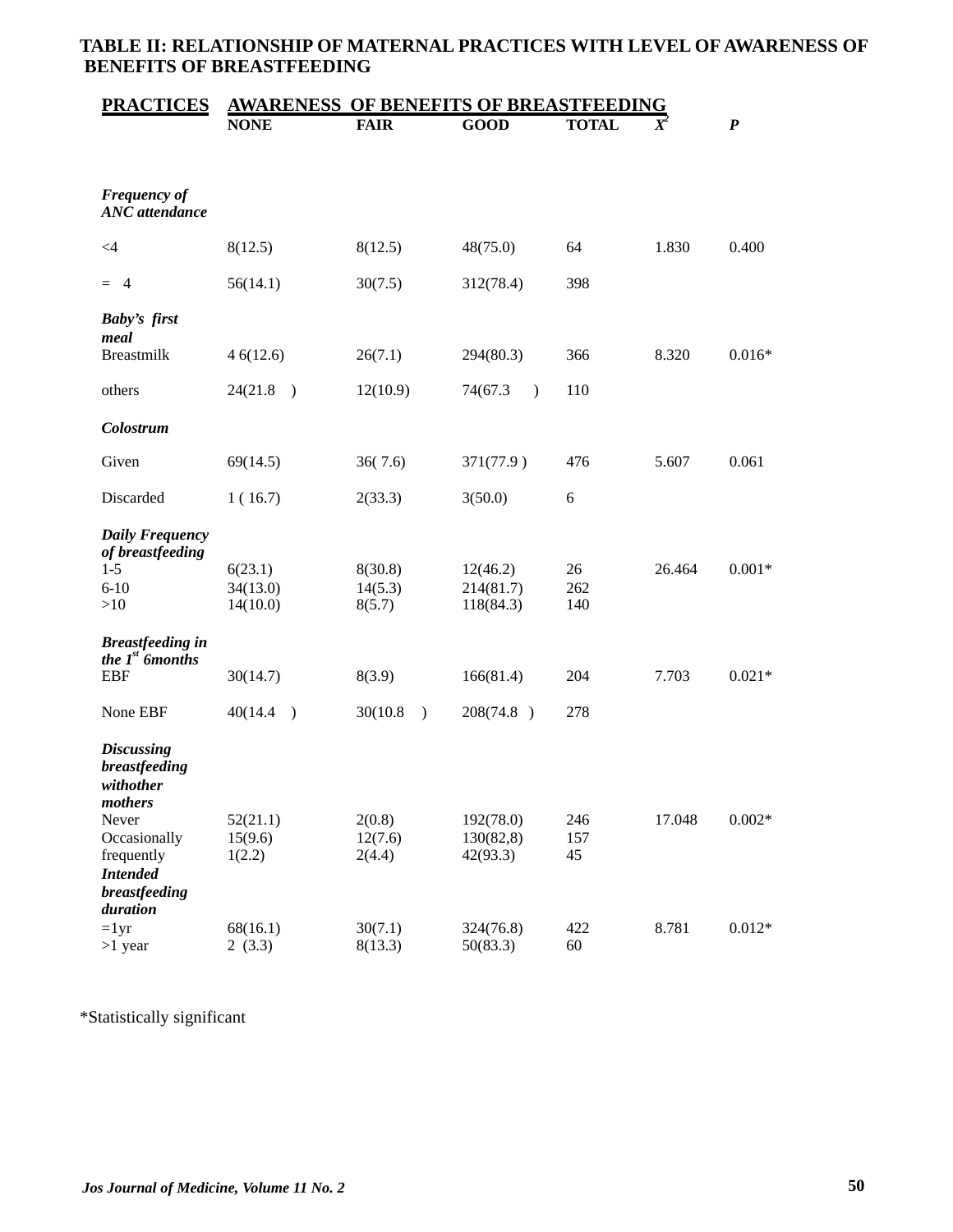## **DISCUSSION**

A good proportion of mothers had good level of awareness of the benefits of breastfeeding (77.6%), this is in keeping with finding from similar studies carried out in Kogi and Ogun states of Nigeria where majority of mothers had good knowledge of the benefits of breastfeeding even though our figures were less than thiers.<sup>8,9</sup> In our study, the vast majority of mothers were only aware of benefits of breastfeeding to the baby, very few (7.5%) mothers could mention breastfeeding benefits to the nursing mother. This is similar to study finding in Malaysia, where 'almost all mothers interviewed thought that breastfeeding had only benefits for the baby, while in fact the mothers are also beneficiaries of breastfeeding. $10$  Being aware of benefits to the mother seems to give an edge over others who did not know as all the subjects who knew the benefits to the nursing mother herself were all assessed as having good level of awareness also.

Being unaware of the benefits of BF has attendant backlash on child development effortsthus the apparently smaller percentage (14.5%) of mothers who were not aware of any breastfeeding benefit, represents a substantial proportion of nursing mothers that are completely ignorant ofthe "good news" on breastfeeding as a child survival strategy and cannot be glossed over. Consequently, health workers should endeavor to continuously inform all pregnant and nursing mothers they come in contact with about proper breastfeeding practices and its benefits a significant proportion of mothers did not attend Antenatal clinic where these issues are discussed as regularly as recommended.

Sociodemographic factors influenced the level of awareness as the youngest and oldest mothers, unskilled workers, least educated, and those from lowest socioeconomic class had the largest proportion of nursing mothers with no awareness of breastfeeding benefits. A low educational, socioeconomic and occupational position has often been associated with poor health choices and increased morbidity through the presence of unhealthy lifestyle factors, unequal access to – and quality of – health care, more material deprivation and a stressful psychosocial environment.<sup>11-</sup> <sup>13</sup>However the link between lack of awareness of breastfeeding benefits and poor socioeconomic and educational status may specifically be attributed to lack of the capacity to understand health issues and life skills that allow better-educated persons to gain

more ready access to information and resources to promote health. <sup>14</sup> This suggests that efforts to educate women on breastfeeding and its benefits need to be geared more strongly to those in the vulnerable groups.

Good breastfeeding practices such as giving breastmilk as baby's first meal  $(P? = ? 0.016)$ increased frequency of breastfeeding  $(P = 0.001)$ , practicing Exclusive Breastfeeding in the first six months of life( $P = 0.021$ ) and intending to breastfeed for more than a year  $(P = 0.012)$  were associated with good level of awareness. This affirms one of the key constructs of health belief model, that if an individual believes that a particular action will reduce susceptibility to a health problem or decrease its seriousness, then he or she is likely to engage in that behavior regardless of objective facts regarding the effectiveness of the action. Simply put, a person would tend to accept and sustain a recommended health action if it was perceived as beneficial. <sup>15</sup>Knowledge often plays an important role in building confidence thus motivating nursing mothers who had good awareness to frequently engage in sharing breastfeeding experiences with others. This finding could be a useful strategy in passing important health information among mothers in informal setting as experiences are shared.

In conclusion the results of this study suggest that are socioeconomic status, age, education and awareness of the benefits of breastfeeding are important factors for breastfeeding practices. Breastfeeding education which stresses on the benefits to mother and child be simplified and targeted at the less educated, less skilled, mothers of lower socioeconomic status and in the extreme of ages, This will ensure better breastfeeding practices, increase exclusive breastfeeding rates and encourage longer durations of breastfeeding with resultant reduction in childhood morbidity and mortality

## **REFERENCES**

- 1. Metiboba, S. Contemporary Issues in Health Sociology (A Revised Edition) Banter Multimedia Network, Imo, Nigeria, 2012
- 2. Heiser,C.K., Programming resources for early childhood care and development. The Consultative Group, Washington DC, 1995.
- 3. World Health OrganizationExclusive